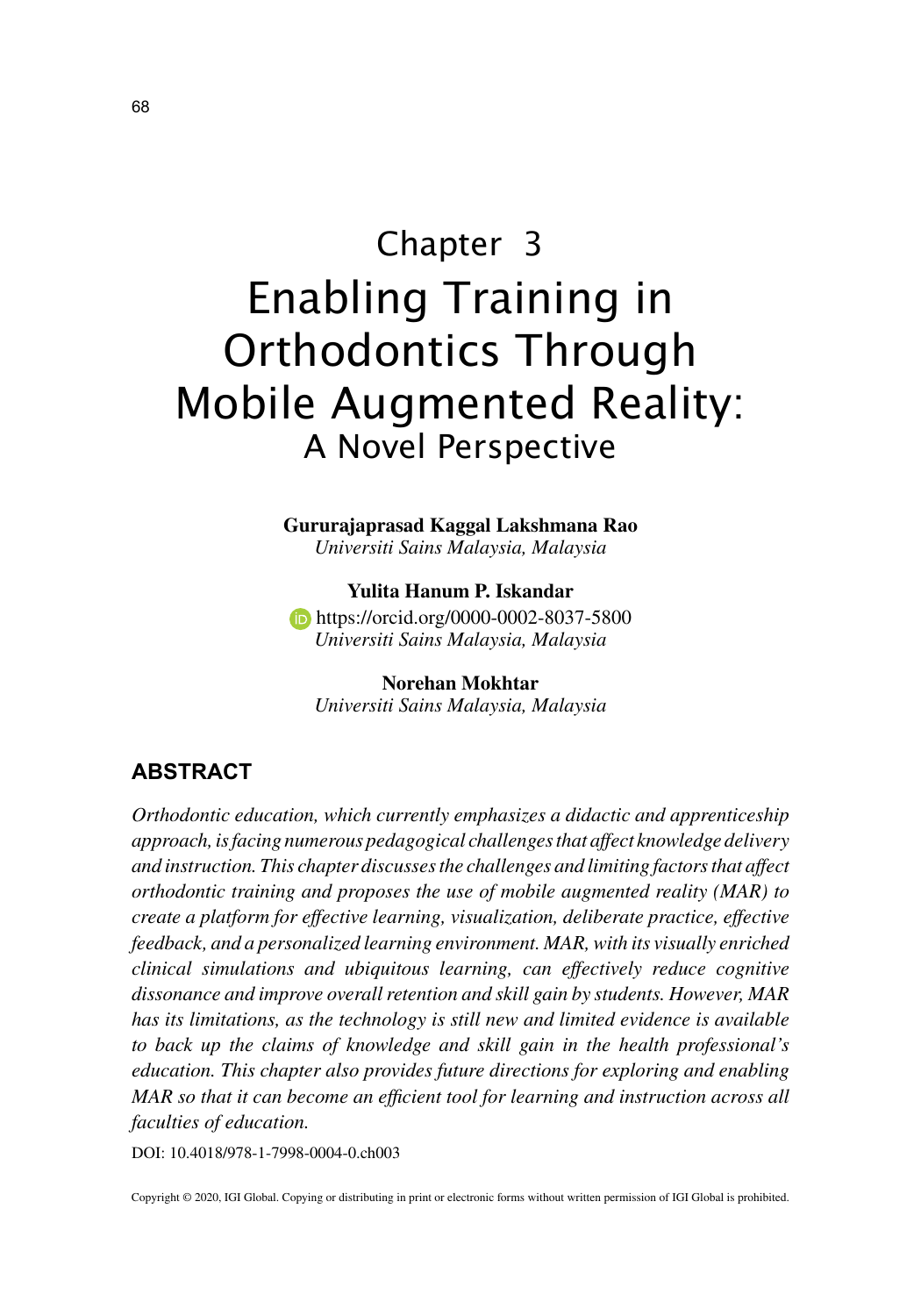## **INTRODUCTION**

Clinical education using computer-based simulation training has served as an adjunct approach in health profession education (Katoue, Iblagh, Somerville, & Ker, 2015). The advances in technology combined with enhanced applicability have yielded various learning elements, including real-life clinical training in a variety of disciplines (Harder, 2018). Factors such as deliberate practice, student-centred learning, safe and ethical learning, and the learning happening at the student's desired pace make simulation-based training promising. Simulation-based training, with its variations in presentation, can be either human-based or computer-based. Computer-based simulation, specifically mobile augmented reality (MAR), is the scope of this chapter.

MAR research shows that its development and usage will increase greatly with the education and healthcare sectors becoming the huge benefactors of this progression. The education sector is estimated to have around 7 million users of AR and MAR by 2020 (Statista, The Statistics Portal, 2018). The same trend is predicted for MAR technology, which is currently one of the most explosive of AR applications. MAR is predicted to transform educational practices by opening new pathways that involve interactive and intelligent systems. MAR can function ubiquitously as the hardware required to implement an application is available in the form of either a smartphone or a tablet computer. The ability to experience MAR is becoming more common, as the sensors, processing, and display features necessary for AR applications are already widely available and form the core of mobile devices. These gains in power and features enable learning to become cost-effective. MAR applications already have been integrated into the fields of engineering (Bazarov, Kholodilin, Nesterov, & Sokhina, 2017), tourism (Tussyadiah, Jung, & tom Dieck, 2018), marketing and advertising (Scholz & Smith, 2016), navigation (Houser, 2019), medicine (Hamza-Lup, Rolland, & Hughes, 2018; Jung, Lee, Biocca & Kim, 2019), and dentistry (Kwon, Park, & Han, 2018; Llena, Folguera, Forner, & Rodríguez‐Lozano, 2018; Milovanovic, Moreau, Siret, & Miguet, 2017).

In education, MAR has been found to have several advantages over conventional methods of training. It supports millennial students' needs for knowledge assimilation, dissemination, and retention through three dimensional (3D) real-world visualisation and haptic sensing. MAR also provides a suitable platform for building enhanced learning systems for orthodontic training. The platform helps educators create a scenario for any learning task by providing a learning mechanism for excellent visualisation and psychomotor skill acquisition. In addition, MAR's ability to deliver learning content in an effective and easy-to-use format overcomes the challenges